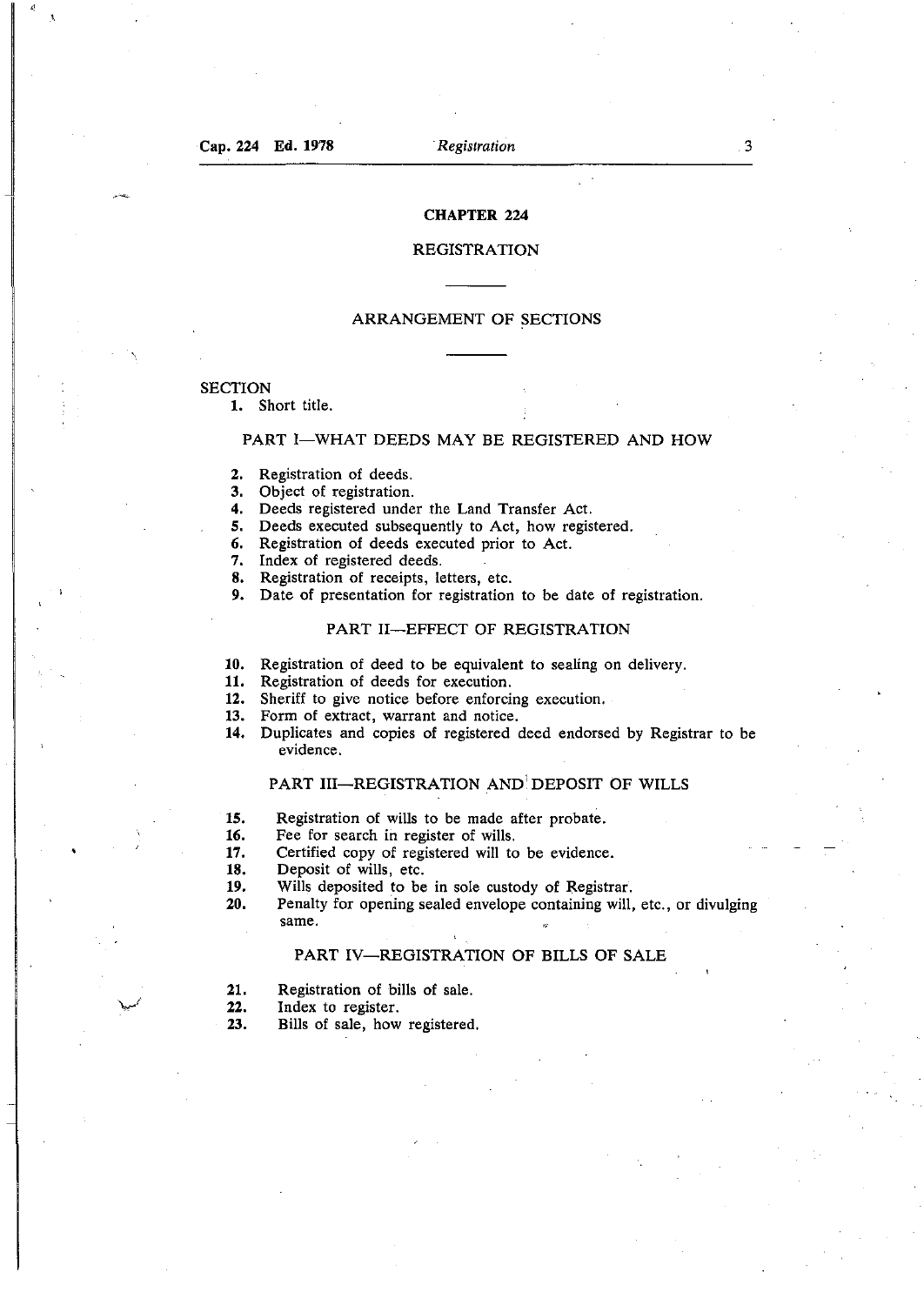### PART V-REGISTRATION OF GUARANTEES FOR BANKERS' CASH CREDITS

24. Registration of guarantees to banks.<br>25. Deed of guarantee registered for ex-

25. Deed of guarantee registered for execution.<br>26. Sheriff to give notice before enforcing execu

Sheriff to give notice before enforcing execution.

### PART VI-MISCELLANEOS

27. Consular registers.<br>28. Public Register of

28. Public Register of Acts.<br>29. Saving of right of Supre

29. Saving of right of Supreme Court.<br>30. Regulations.

30. Regulations.<br>31. Fees to be r

Fees to be paid to Consolidated Fund.

### REGISTRATION

*Ordinances Nos,* 11 *of* **1879, 17** *of* **1954, 28** *of 1959, 37 of* 1966, 53 *of* 1968, *Act No.* 24 *of 1976.* 

### AN ACT TO PROVIDE FOR THE REGISTRATION OF DEEDS AND OTHER DOCUMENTS

[20th February, 1879.J

### PART I-WHAT DEEDS MAY BE REGISTERED AND HOW

#### *Short title*

1. This Act may be cited as the Registration Act.

#### *Registration of deeds. Definition*

2. All deeds made within Fiji, whether deeds *inter partes* or deed poll may be registered in the office of the Registrar of Titles who, for the purposes of this Act, shall be Registrar of Deeds. In sections following the term "Registrar" used without qualification means the Registrar of Deeds.

*(Amended by* 53 *of* 1968 s. 2.)

### *Object of registration*

3. Deeds may be registered for publication, for preservation and for execution, or for one or more or all of these objects combined.

#### *Deeds registered under the Land Transfer Act*

4. All deeds forming titles to land which are provided for by the Land Transfer Act are registered under the provisions of that Act for preservation and publication, and no deed or title so registered requires to be again registered umler the provisions of this Act. *(Cap. 131.)* 

#### *Deeds executed subsequently to Act, how registered*

5. Every deed presented for registration which shall be executed subsequently to the commencement of this Act shall be in duplicate and shall be entered in a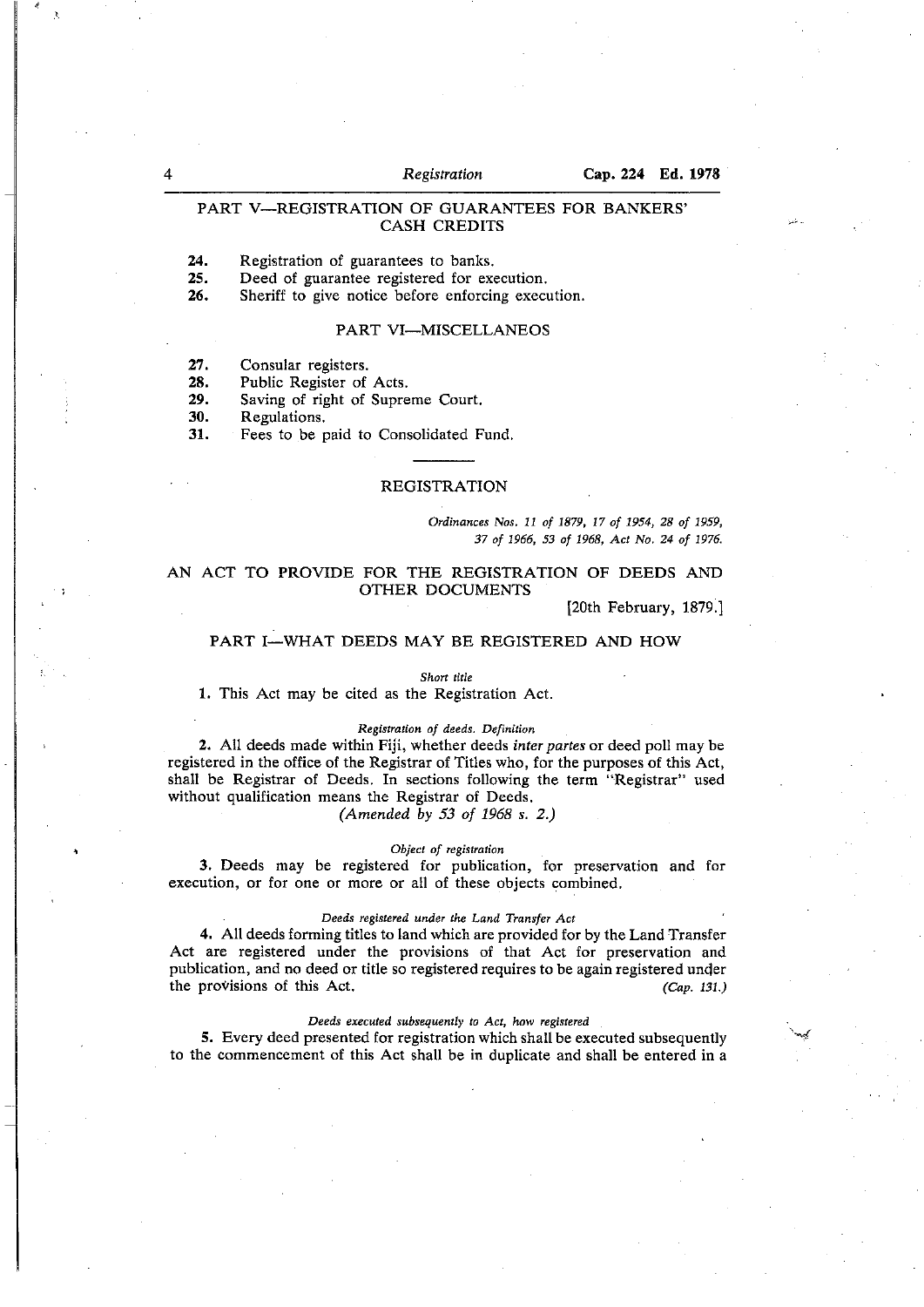Cap. 224 Ed. 1978 *Registration* 5

presentation book after the manner provided in section 20.of the Land Transfer Act and the Registrar shall file one original in his office in such manner as to form yearly volumes of the records and shall deliver the other to the person entitled thereto. *(Cap. 131.)* 

#### *Registration of deeds executed prior to Act*

6. Deeds executed prior to the commencement of this Act shall, if presented for registration, be accompanied by an attested copy thereof upon paper of the size and description required by the Registrar and the Registrar shall file such copy in **the same manner as a duplicate deed in section 6.** 

#### *Index of registered deeds*

7. A proper index shall be kept of each yearly volume of registered deeds. A nominal index shall also be compiled by the Registrar from all the different registers in his keeping setting forth under the name of a person on one side of the page all the deeds under which he is the proprietor of lands or the creditor in the **case of mortgages, encumbrances or other obligations or the beneficiary in**  testamentary bequests and on the opposite page the deeds under which he is the debtor under any description of deed, mortgage, bill of sale or otherwise. A search of such nominal index shall be made only with respect to the individual name given in to the Registrar and the prescribed fee shall be charged for such search or inspection for each name, and the search shall in all cases be done under the eye and direction of the Registrar. *(Amended by* 37 *of* 1966, *s. 18.)* 

#### *Registration of receipts, letters, etc.*

**8. Any receipt, letter, memorandum, sale-note, agreement, plan, account or**  document of any similar description may be registered for preservation upon the parties desiring registration presenting an attested copy thereof upon paper of the size and description required by the Registrar. The attested copies shall be filed in **such manner as to constitute separate yearly volumes of the records apart from the**  register of deeds and the original document itself shall be filed as relative to the registration of the attested copy. A proper index shall be kept of the attested copies containing a reference to the documents filed.

#### *Date of presentation for registration to be date of registration*

9. When a deed or document is presented for registration the Registrar shall note thereupon the date and hour and minute of the day of presentation as marked in the presentation book and shall sign such note and stamp the deed or document with the seal of his office and such date so marked shall be the date of registration. He shall also note in the same manner the deeds or duplicates to be returned to the **persons presenting the same for registration after verification thereof in manner**  provided for by section **14.** 

### PART II-EFFECT OF REGISTRATION

#### *Registration of deed to be equivalent to sealing on delivery*

**10.** Registration shall be equivalent to sealing for all deeds heretofor,e known to the law as deeds under seal and shall also be equivalent to delivery for all deeds and no other form of sealing or of delivery either by fact or words shall be necessary for registered deeds either at the time of subscribing or afterwards or at the time of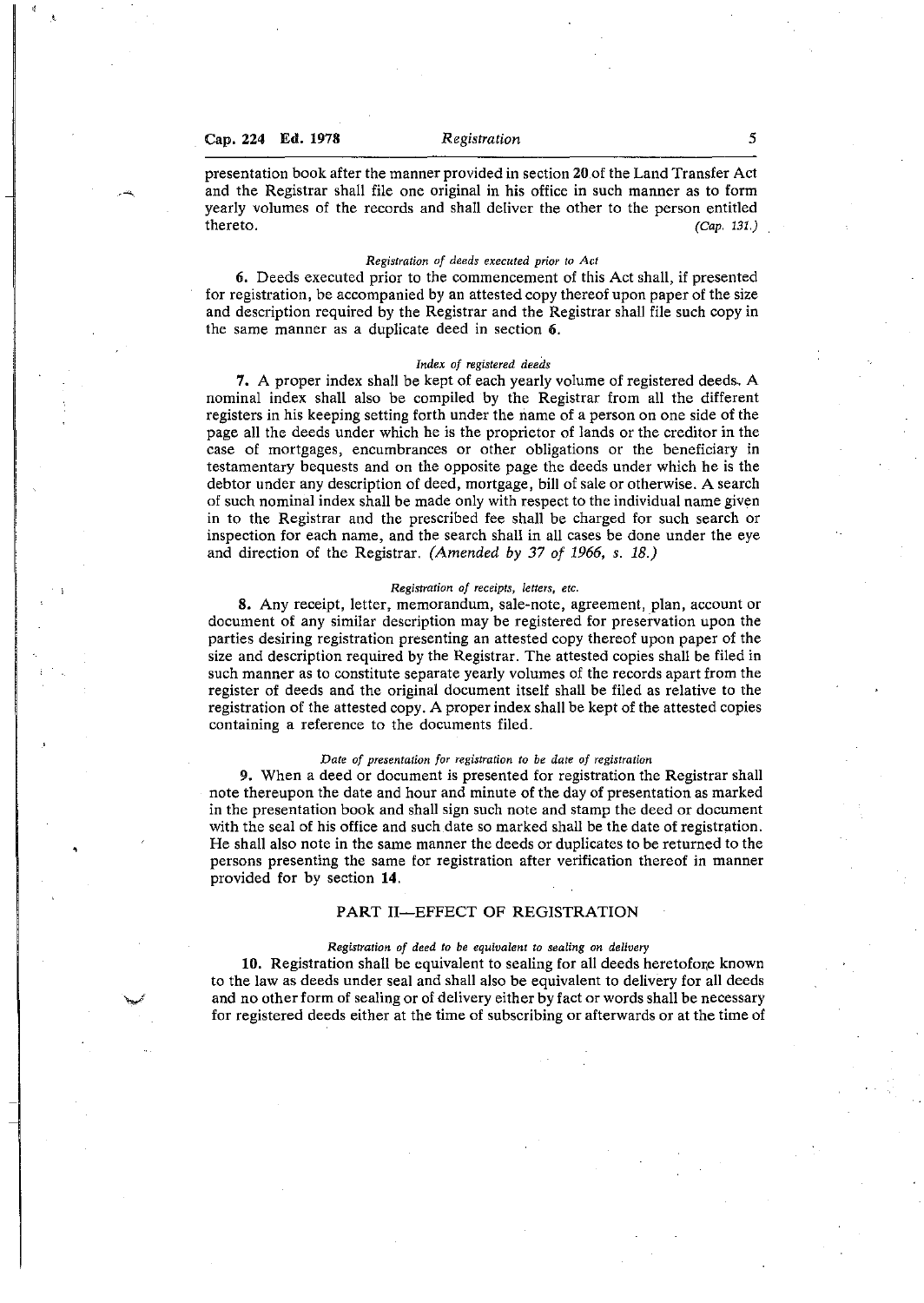| v | Registration | Cap. 224 | Ed. 1978 |
|---|--------------|----------|----------|
|   |              |          |          |

registration. All deeds executed subsequent to the commencement of this Act shall take priority according to date of registration.

#### *Registration of deeds for execution*

11. When the parties to a deed desire that it may be registered for execution as well as preservation they shall insert immediately before the attestation or "in **witness" clause a clause in the prescribed form, and the insertion of such words**  shall be held to be a consent by all the parties to the deed that if they or any of them fail in the fulfilment of any of the obligations contained in the deed the party or parties who would have had the right to sue because of such non-fulfilment shall have the right to demand from the Registrar an extract from the register of the deed with a warrant for execution appended and that the party or parties who would have been liable to be sued because of such non-fulfilment shall be proceeded against by way of execution for such non-fulfilment as if a judgment had already been obtained against them in the competent court for the sum or obligation in default. *(Amended by* 37 *of* 1966, *s. 18.)* 

#### *Sheriff* **to** *give notice before enforcing execution*

12. The sheriff shall, in lieu of the fourteen days which would in the ordinary **case elapse between judgment and execution, give notice or charge or warning to**  the party or parties in default that the extract is in his hands for the purposes of execution and that execution will be enforced without further notice if the obligation be riot fulfilled or the payment made within fourteen days.

#### *Form of extract, warrant and notice*

**13. The demand for extract for execution, the extract containing the warrant**  and the notice of charge shall each be in the prescribed form. *(Substituted by* 37 *of* 1966, *s. 18.)* 

### *Duplicates and copies of registered deed endorsed by Registrar to be evidence*

14. No duplicate or copies of a registered deed shall be deemed to be **authentic or shall be received in evidence unless they contain an endorsement or**  marking by the Registrar that they have been examined with the registered deed and found to be correct but, when so endorsed or marked, they shall be received as evidence of the contents of the said deed in all courts of law within Fiji. The fees chargeable for copies or authentication of duplicates or copies shall be as prescribed. *(Amended by* 37 *of* 1966, *s. 18.)* 

### PART III-REGISTRATION AND DEPOSIT OF WILLS

#### *Registration of wills to be made after probate*

15. After a will is proved and probate has been granted by the Supreme Court in its probate jurisdiction the will shall be forthwith transmitted to the Registrar by the Chief Registrar of the Supreme Court and shall be registered in a register of wills:

**Provided that where, in the exercise of its powers, the Supreme Court has**  ordered that matter be expunged from a will, the original will shall be retained by the Chief Registrar and a certified copy of the will after such matter has been expunged shall be transmitted to the Registrar.

*(Proviso inserted by* 24 *of* 1976, *s. 10.)*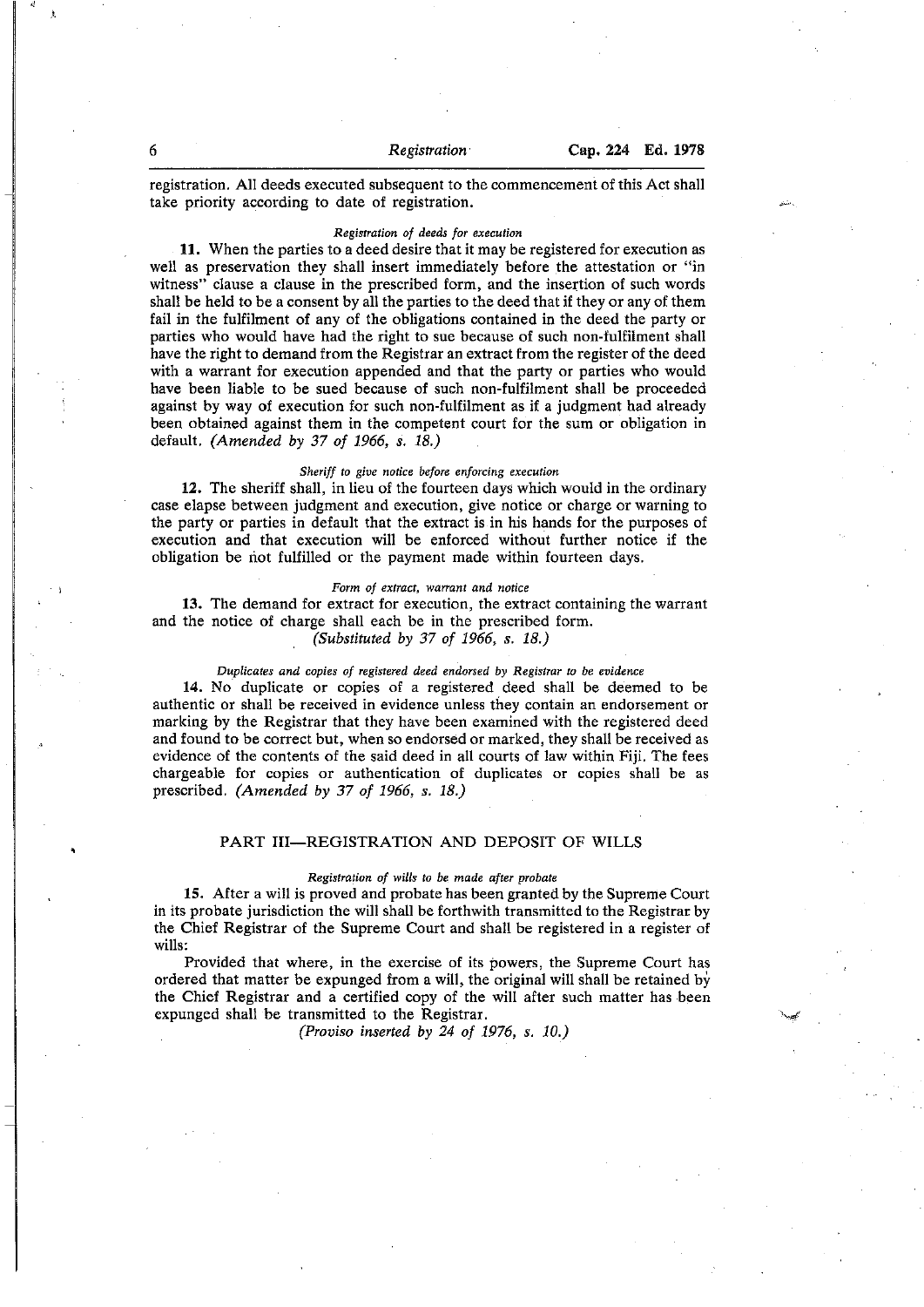· ,

**Fee for search in register of wills** 

16. Searches may be made in the register of wills and copies of wills granted upon payment of the prescribed fees. *(Amended by* 37 *of* 1966, s. 18.)

#### *Certified copy of registered will to be evidence*

17. After a will has been registered it shall not be necessary to produce the will itself to establish a devise of real property or for any purpose connected with the administration of the estate but a copy thereof certified by the Registrar to be a true copy shall be sufficient:

Provided that the Supreme Court may at any time order production of the will itself or of the volume of the register containing it should such production be necessary for the ends of justice.

### *Deposit of wills, etc.*

18. A will or revocation of a will or codicil thereto may be deposited for preservation with the Registrar to be given up by him upon the death of the testator for purposes of probate. The will may be either in a sealed envelope endorsed by the testator as containing his will or may be handed to the Registrar for deposit without being so sealed. There shall be paid at the time of deposit of a will the prescribed fee. *(Amended by* 37 *of* 1966, s. 18.)

*Wills deposited to be in sole custody of Registrar.* **On** *death of testator will to be delivered* 

19. All wills so deposited shall be kept in a fire-proof safe or safes which shall be opened or searched only by the Registrar or by some officer of the department specially authorised by the Registrar for the purpose. Upon the decease of the testator the Registrar shall search for the will and if in a sealed envelope shall open the same and deliver it to the executor first named therein or other person lawfully entitled thereto or in case of doubt to such person or persons as the Chief Justice shall upon summary application order and direct.

#### *Penalty for opening sealed envelope containing* **will,** *etc.,* **or** *divulging same*

20. If the Registrar or any officer of his department or any person obtaining access to a will properly or improperly opens such sealed envelope or reveals the contents of a will or codicil before the death of the testator, he shall be guilty of an offence punishable at the discretion of the court with a fine not exceeding six hundred dollars or to a term of imprisonment not exceeding twelve months or to both such fine and imprisonment.

#### PART IV-REGISTRATION OF BILLS OF SALE

#### *Registration of bills of sale*

21. All bills of sale of personal chattels shall be filed and registered by the Registrar under this Act.

#### *Index to register \*

22. The Registrar shall continue the present register book and shall make and thereafter keep an index thereto which shall contain a reference to each bill of sale as filed.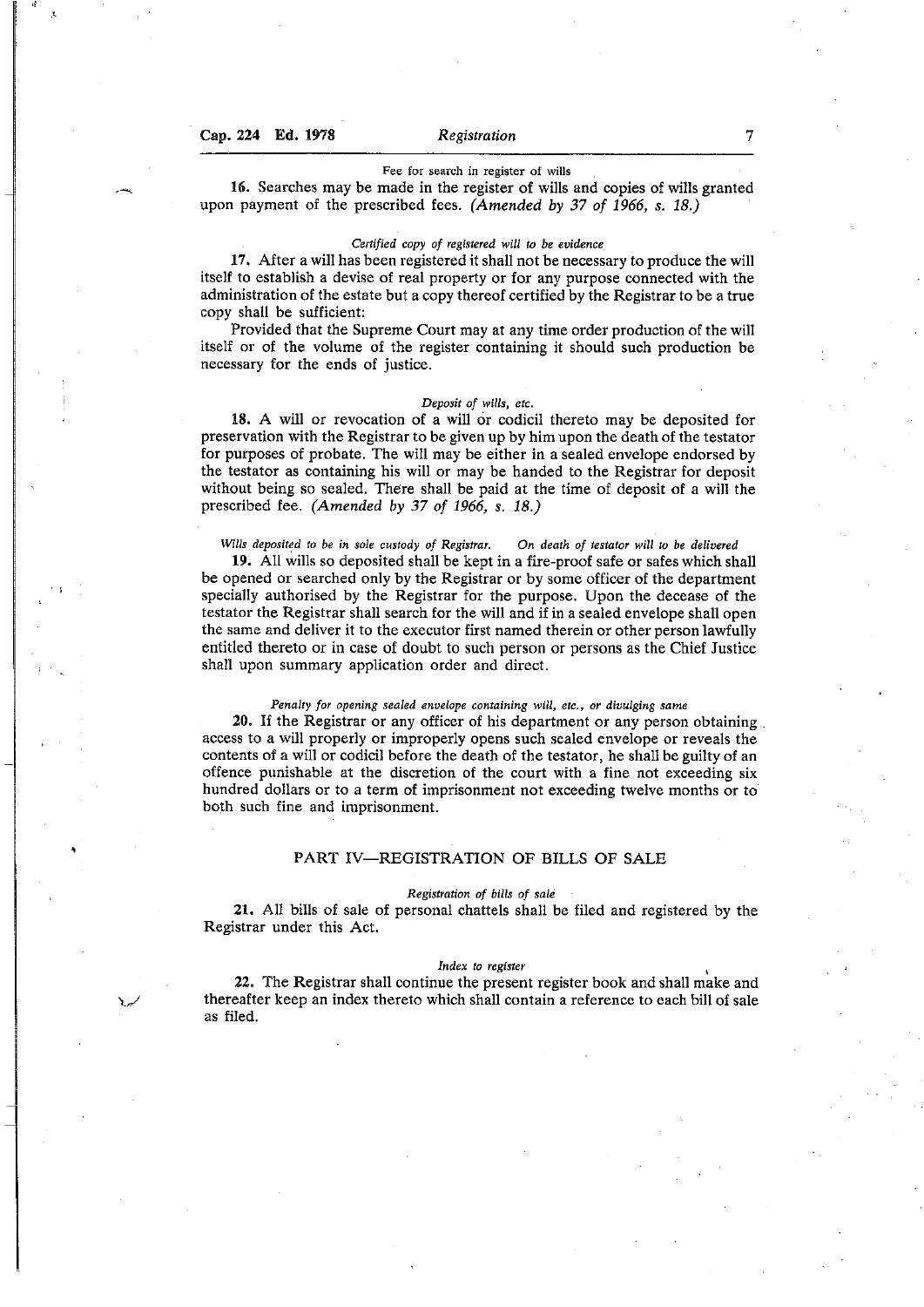#### *Bills of sale how registered*

23. The Registrar in registering bills of sale shall do so in conformity with the provisions of the Bills of Sale Act. *(Cap. 225.)* 

### PART V-REGISTRATION OF GUARANTEES FOR BANKERS' CASH **CREDITS**

#### *Registration of guarantees to bank*

**24.** Where any person or persons have along with another or other persons as principals given by deed their guarantee to a bank that upon the bank giving credit to the principals up to a definite amount specified in the deed they the guarantors shall be liable along with the principals jointly and severally for any balance which may be due and owing on the account current between the bank and the said principals at any time when the bank may close the account (provided always that the amount advanced by the bank be not greater than the limit specified in the deed of guarantee), the deed may be registered either at the time of the making thereof or at the time when the bank closes the account, and the amount certified by the bank to be due under the said credit in the demand for warrant of execution shall be held to be the amount for which the guarantors became guarantee and to be the amount due by the principals in the obligation to the bank under the provisions of the deed and due by all the parties, principals and guarantors, jointly and severally, . to the bank under the provisions and operation of the said deed of credit.

#### *Deed of guarantee registered for execution*

**25.** Where the deed has been registered and contains a consent to registration for execution in the manner set forth in section 11 the bank through its proper officer or officers authorised to sue or be sued may demand from the Registrar a **warrant of execution against the principal obligant or the guarantors or one or more**  or all of them for the amount which the said officer or officers certifies in such demand to be the sum due upon the said credit at the time of closing the account (provided that the same be either the sum or within the sum specified as a limit by the deed of guarantee), and the Registrar shall thereupon grant such warrant of execution against one or more or all of the parties to the deed as may be demanded and they shall each be liable to pay the sum so certified to be due as if a judgement of the Supreme Court had been obtained decreeing that such sum was due jointly and severally by each and all of the principals and guarantors set forth in the deed.

#### *Sheriff to give notice before enforcing execution*

**26.** Upon the said warrant of execution being left with the sheriff for execution he shall give fourteen days' notice, charge or warning that the same is in his hands for execution and, if the same be not paid within the said period, all manner of execution competent upon a judgement by the Supreme Court for a like sum shall thereafter be competent to the said bank. The forms of the demand for warrant of **execution, for the extract containing warrant of execution and for notice or charge**  by the sheriff shall be as are prescribed or as near thereto as circumstances will permit.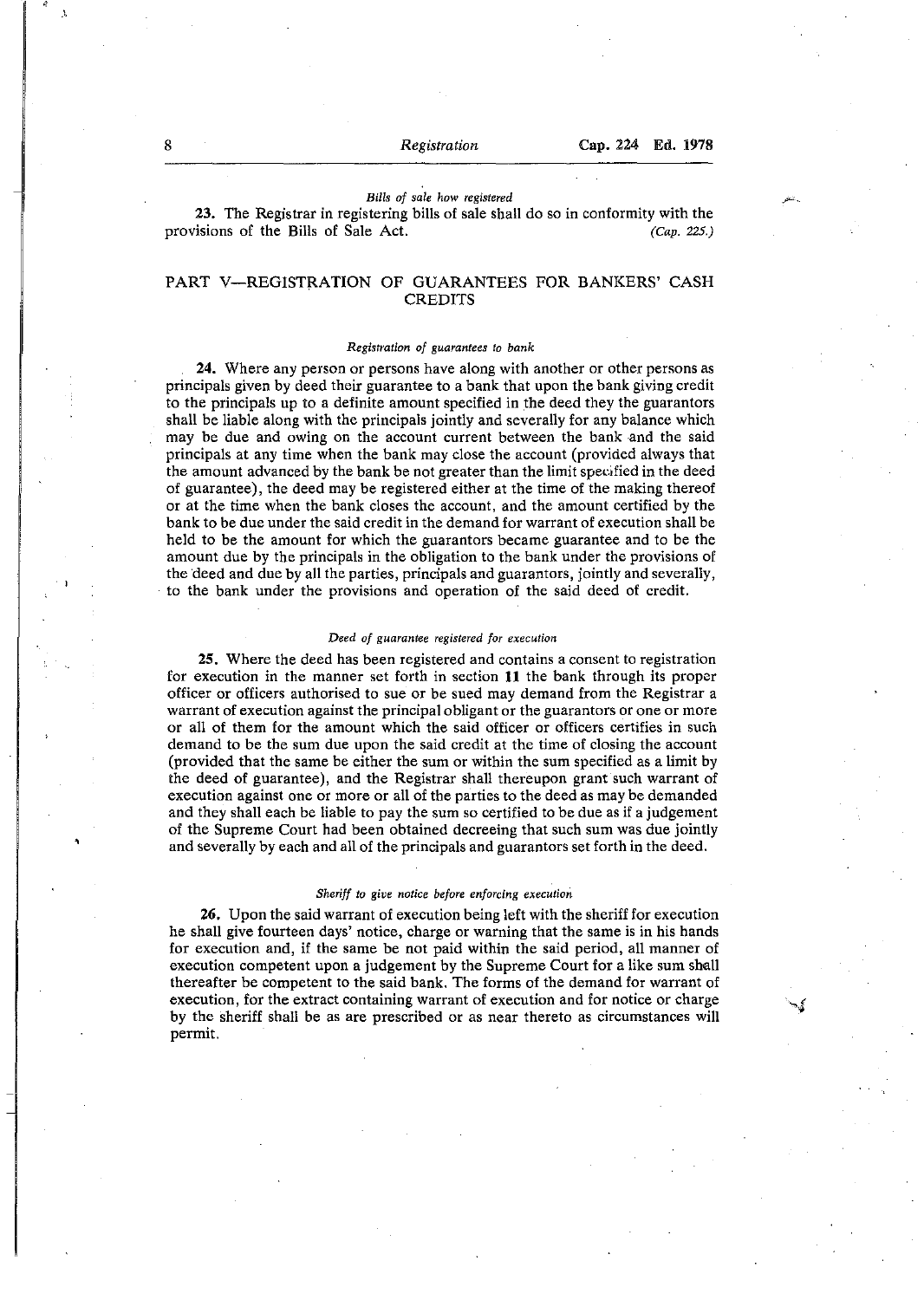.'.

### PART VI-MISCELLANEOUS

#### *Consular registers*

27. The registers of Her Majesty's consuls in Fiji up to the date of the cession of these islands shall be preserved by the Registrar and the public shall at all **convenient times during office hours have access thereto for the purpose of search**  upon payment of such fees for search and copies therefrom as are herein provided for searches and copies from the register for deeds or documents of a similar kind.

#### *Public Register of Acts*

28. In addition to the copy of each Act which is now preserved in the registry of the Supreme Court an additional copy of each Act under the seal of Fiji and the hand of the Governor-General shall be deposited for preservation in the National Archives of Fiji and bound up with a proper index in yearly volumes and these volumes shall be designated "The Public Register of Acts". *(Amended by* 28 *of* 1959, s. 2.)

#### *Saving of right of Supreme Court*

29. Nothing herein contained shall be construed to affect the right of the Supreme Court to grant injunction or otherwise to stay the proceedings upon any **warrant, notice or charge given under any of the sections of this Act upon sufficient cause shown.** 

### *Regulations*

30. The Minister may make regulations prescribing the forms to be used and the fees to be charged in connexion with the provisions of this Act. *(Inserted by* 37 *of* 1966, s. 18.)

#### *Fees to be paid to Consolidated Fund*

31. All fees receivable by the Registrar under this or any other Act shall be paid into the Consolidated Fund

#### *Controlled by Ministry of the Attorney-General*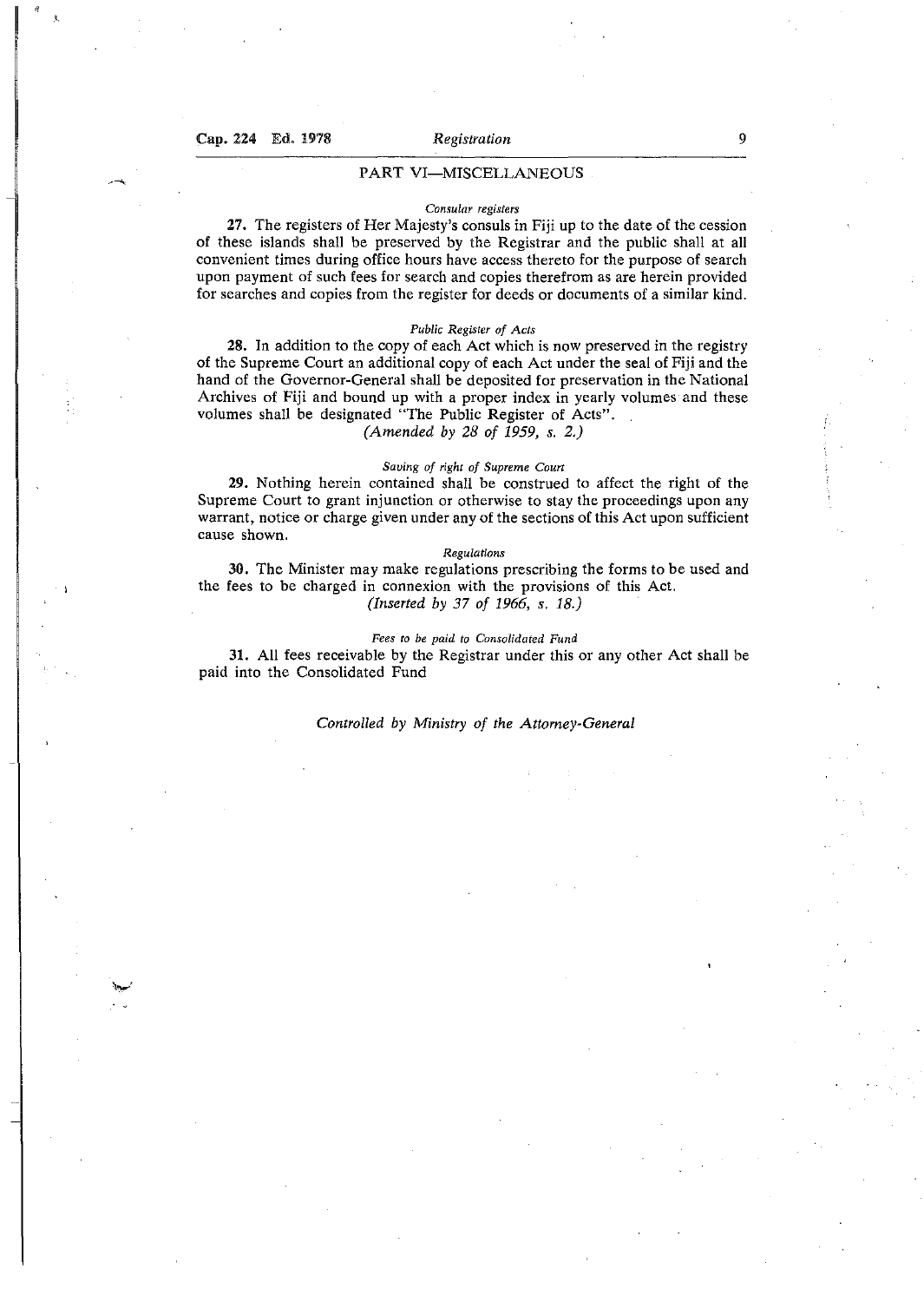Cap. 224 Ed. 1978 Subsidiary Legislation

 $\sim$ 

*Registration* 

### CHAPTER 224

### REGISTRATION

### SECTION 30-REGISTRATION (FEES AND FORMS) REGULATIONS *Regulations 17th Aug.,* **1966** *[in force 23rd Sept., 1966J*

*25th Nov., 1974.* 

1

### *Made by the Governor in Council*

#### *Short title*

1. These Regulations may be cited as the Registration (Fees and Forms) Regulations.

### *Fees*

2. The fees set out in the First Schedule shall be charged by the Registrar in respect of the several matters specified in such Schedule.

#### *Forms*

3. The forms set out in the Second Schedule shall be the forms to be used for the purposes of the Act.

### FIRST SCHEDULE

*(Sections* 7, 14, 16, 18 *and 22) (Amended by Registrations 25th November, 1974.)* 

|                                                                                                                                     | \$<br>c.<br>2.00 |
|-------------------------------------------------------------------------------------------------------------------------------------|------------------|
| 3. For receiving any receipt, letter, memorandum, agreement, plan,<br>account or document of any description for registration under | 50               |
| 4. For filing demand for extract (and warrant of execution) of any                                                                  | 50.              |
|                                                                                                                                     | 50               |
| 6. For search of register for any specified will or deed or document                                                                | -50              |
|                                                                                                                                     | 30               |
| 8. For receiving and noting every will deposited for safe custody                                                                   | $1-50$           |
|                                                                                                                                     | 2.00             |
|                                                                                                                                     | $2 - 00$         |
|                                                                                                                                     | $1 - 00$         |
| 12. For every bill of sale or affidavit or renewal inspected                                                                        | $1 - 00$         |
| 13. For filing demand for extract and warrant of execution (as above)                                                               | -20              |
| 14. For any office copy of any will, deed or of any extract therefrom per                                                           | $1-00$           |
|                                                                                                                                     |                  |
| 15. For certificate and seal of Registrar to any office copy                                                                        | 20               |
| 16. Search of nominal index of all the records, for each name                                                                       | 1.00             |
|                                                                                                                                     | 2.00             |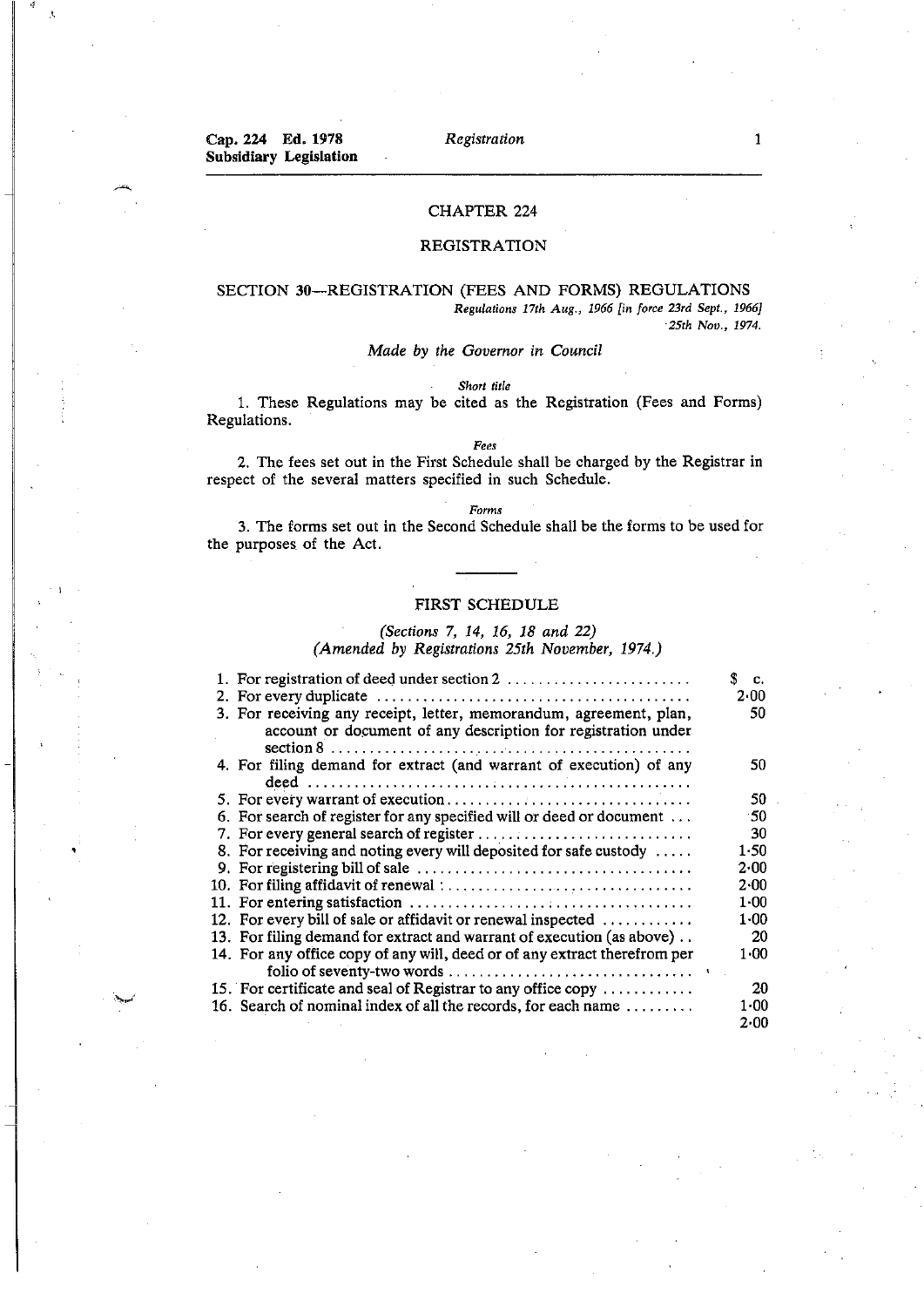2 *Registration* 

Cap. 224 Ed. 1978 Subsidiary Legislation

### SECOND SCHEDULE

### *(Section 11)*

### FORM 1

### FORM OF CLAUSE CONTAINING CONSENT TO REGISTRATION FOR EXECUTION TO BE INSERTED IMMEDIATELY BEFORE THE "IN WITNESS" CLAUSE OF DEED

And the said A.B. and C.D. do hereby consent that this Indenture (or, as the case may be) be registered under the provisions of the Registration Act for **preservation and execution.** 

### FORM 2

### *(Sections* 13 *and 27)*

### DEMAND FOR WARRANT OF EXECUTION

Issue on behalf of A.B. *[insert additions]* Extract of Deed (or Protest) *[here describe deed or protest*] dated the day of day of day of and registered the day of day of day of day of day of  $\frac{1}{2}$ 

and registered the **with warrant of execution annexed thereto in conformity with the provisions of the**  Registration Act.

> *(Signed)*  A.B. (or G.H. Barrister and Solicitor)

### FORM 3

### *(Sections* 13 *and 27)*

#### EXTRACT OF DEED CONTAINING WARRANT OF EXECUTION

At Suva the day of case one thousand nine<br>  $\frac{1}{2}$  and there the between the hours of and there hundred and between the hours of and was registered in the Registry of Deeds a Deed containing a clause of consent for registration for execution of which the tenor follows *[here insert full copy of the deed]* and a demand for warrant of execution having been made by A.B. *[insert additions]* it is hereby granted in conformity with the provisions of the Registration Act.

Elizabeth II, by the Grace of God, etc.,

To the Sheriff of Fiji, Greeting.

'.